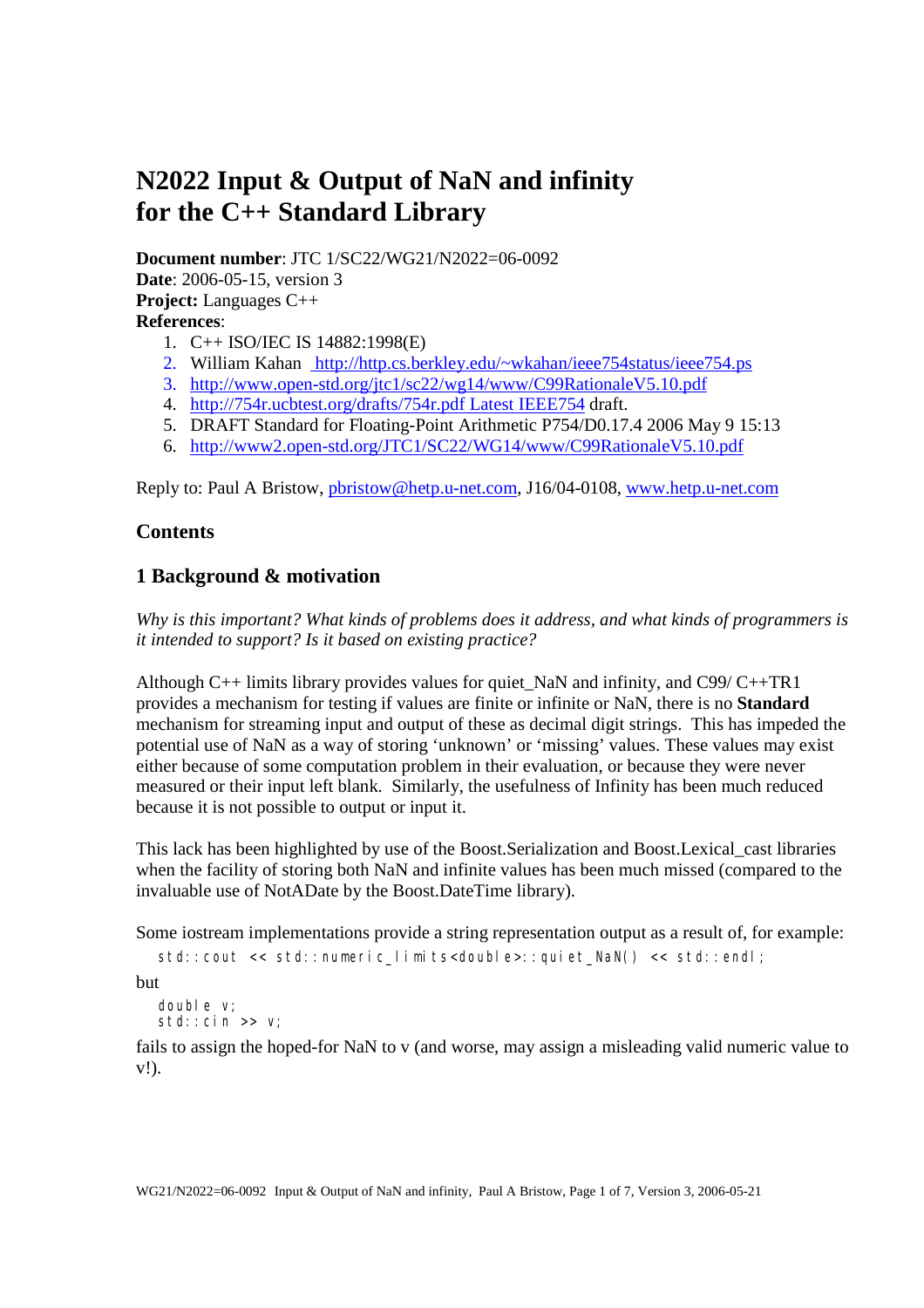This proposal is prompted by the addition of C99 functions isnan and isfinite (and signbit) to  $C_{++}$ : these now provide a portable and standard method of checking whether floating-point values are NaN or infinite, something that was (regrettably) not possible before.

It also tries to take account of various floating-point hardware, some of which purports to comply with some version of IEEE754. But the IEE754 family of Standards exhibits changes, contradictions, imprecisions, undefined behavior, and each platform & compile options provides different combinations of partial compliance, non-compliance, and downright un-compliance: a pragmatic solution is needed.

# **2 Impacts on the C++ Standards**

This is a pure addition to the existing iostream class and numeric\_limits class. It does not require any language change, nor any change to the existing values provided by numeric\_limits. It may be sensible to add additional indications that an implementation provides both input and output of these standard strings (it is difficult to see why either one of these should be provided without the other). It will not change the behavior of existing programs that only stream finite floating-point values.

# **3 Design Decisions**

# **How to detect what the hardware and software can provide?**

```
std::numeric limits<FPType>::is iec559() == true
```
makes a claim for IEEE754 compliance, but that Standard still leaves quite a lot implementationdefined. And might one expect to have is ieee854 and/or is ieee754r in the near future?

Instead it seems better to provide specific indicators of the numeric  $\limits \leq FPT\text{ype}>\text{...has}^*()$ form:

```
std::numeric_limits<FPType>::has_signed_NaN()
std::numeric_limits<FPType>::has_signed_infinity() 
std::numeric_limits<FPType>::has_signed_zero()
```
# **How to detect sign?**

I note that C99 specifically names its sign detection function as signbit and not just sign, recognizing that the sign of NaN and zero and even infinity is problematic. I presume it remains true that all floating-point formats have a bit representing sign which can be both sensed and changed (the VAX floating-point, optionally used by Alpha, may not easily permit setting the sign bit – it appears NOT possible using copysign).

C Rationale says:

"7.12.3.6 The signbit macro

This is testing the sign of the value, not the sign of the exponent.

15 The model of floating-point (§5.2.4.2.2) assumes that there are three distinct fields in a floatingpoint representation: a sign of the value, a signed exponent, and a significand. This macro converts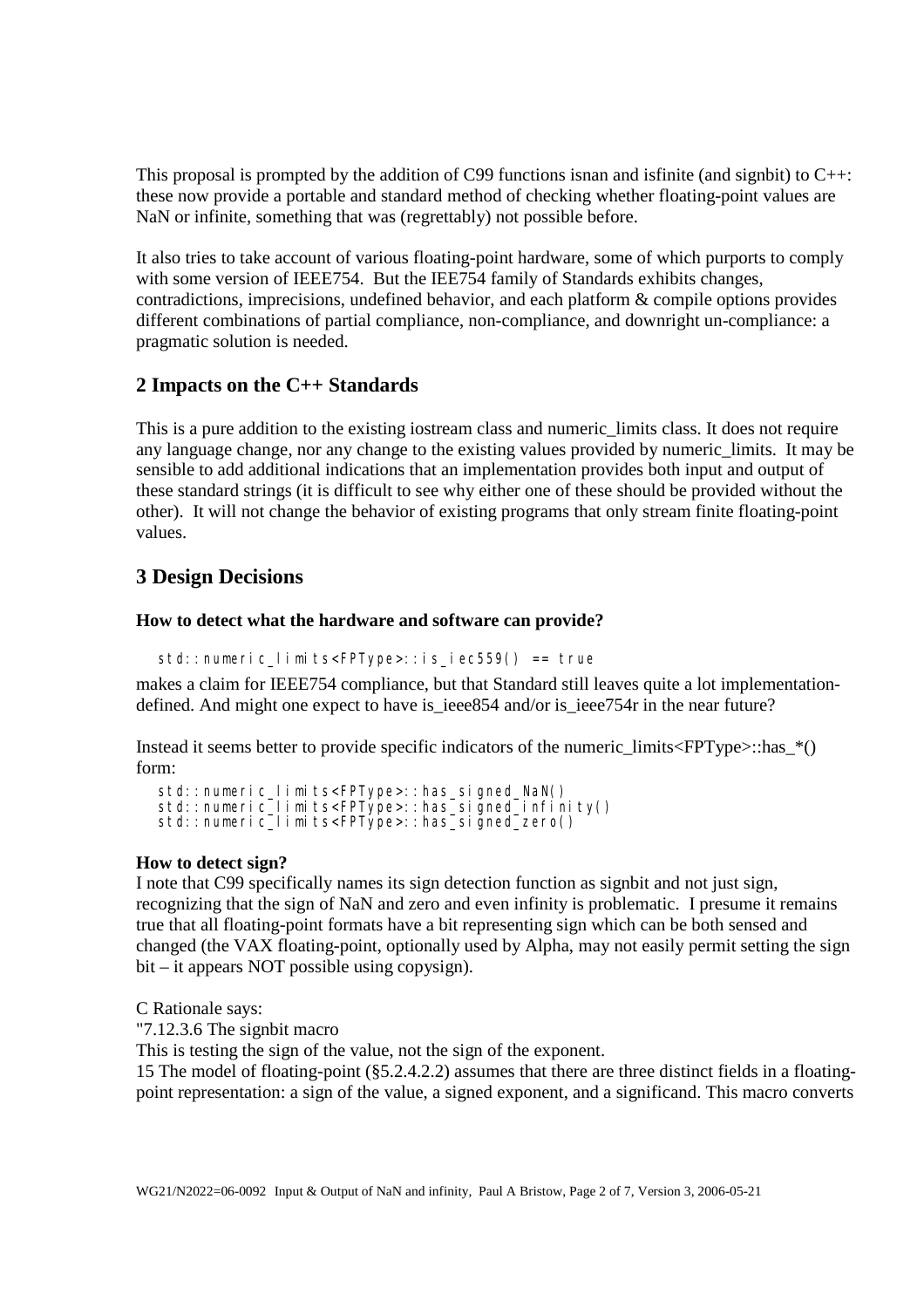the encoding of the sign of the value (even if the sign is ignored by the value, such as NaNs). The model also assumes that the same encoding fields are used for all values."

So it seems safe to rely on signbit, regardless of whether or not it has any 'meaning'.

#### **How to detect NaN and infinities?**

It is proposed to rely entirely on the C99 functions isnan and isinf to detect Not-A-Numbers and Infinities respectively. This places the burden of deciphering the floating-point format on the C99/C++TR1 library.

#### **Signaling NaNs?**

Signaling NaNs, if detected by isnan, are assumed to be treated exactly like quiet NaNs, and after 'round-tripping' by output to a string or file and re-input will re-appear as

std::numeric limits<>FPT>::auiet NaN()

#### **How to detect the ability to handle streaming of NaNs and infinities?**

I propose adding to numeric\_limits, to indicate the presence of (new) C99 Standard compliant code to handle streaming of NaNs and infinities.

Initially I suggested

static const bool has\_NaN\_io = true; static const bool has\_infinity\_io = true;

However, existing systems provide a wide variation of input and/or output, so it seems better to indicate each of these capabilities separately for input and output.

static const bool has\_NaN\_input = true; static const bool has\_NaN\_output = true; static const bool has\_infinity\_input = true; static const bool has\_infinity\_output = true;

Obviously, if the type is not specialized, or if the streaming input and output of NaNs and infinities are not implemented (yet), these values will be false: this allows existing programs to sense what degree of portability can be achieved.

## **How to allow programs that can handle NaN and infinity IO to adopt their previous behavior?**

An optional implementation defined macro would seem the obvious way of permitting programs which rely on their previous behavior to work as with current IO libraries.

## **Hexadecimal format?**

Although it has been tempting to consider a hexadecimal representation, so that all possible floating-point representations (including all NaNs and infinite and finite values) can be output and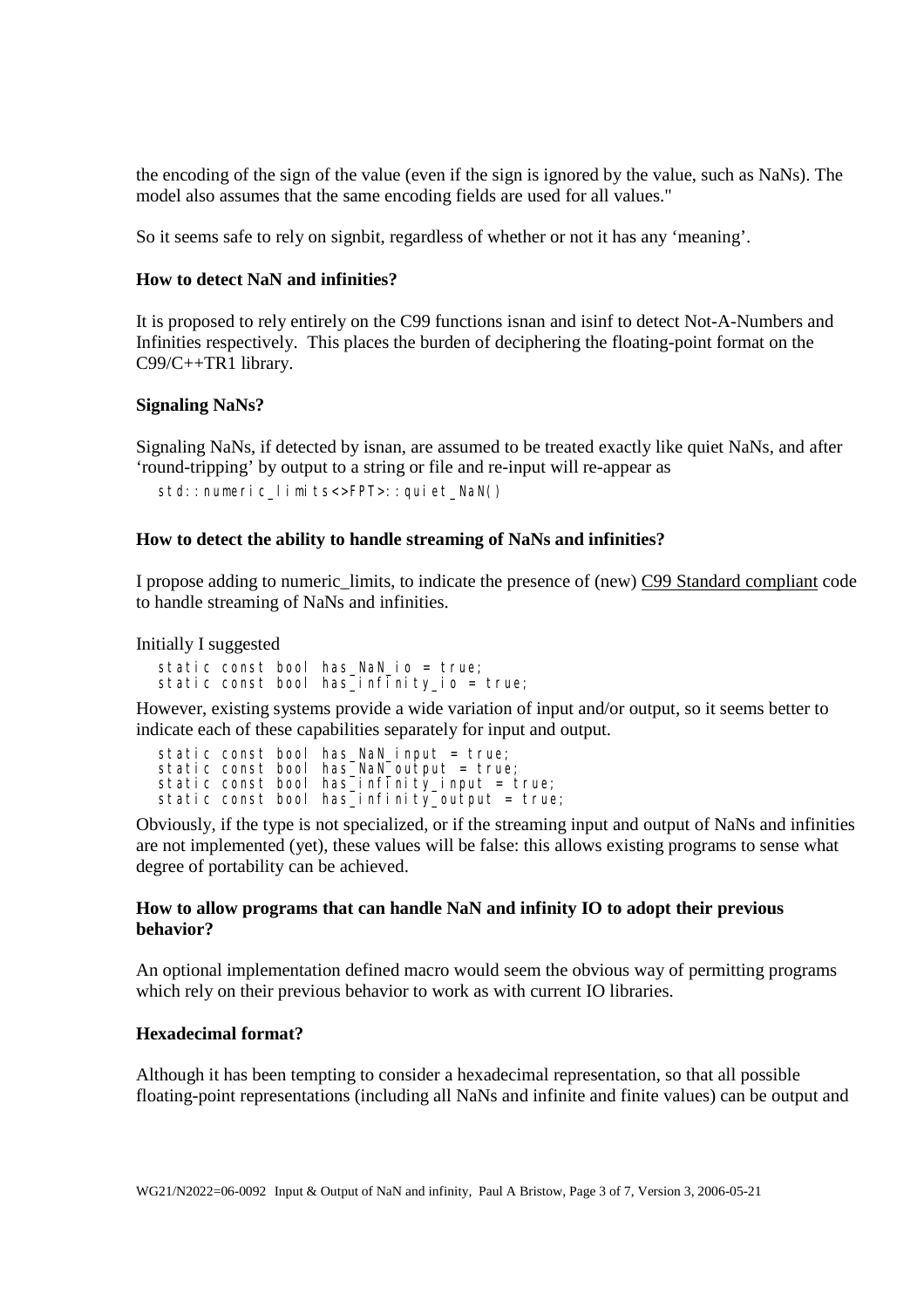input, this is inherently dependent on the floating-point size, and floating-point layout, and thus much less portable.

So for simplicity, I therefore propose string representations that do not attempt to consider the 'value' of NaNs and infinities for all floating-point types and all sizes and all layouts, including byte order or endianness.

## **Existing systems**

Microsoft Visual C++ provides an output for infinity as "1.#INF",

but this string is NOT read as infinity on input, but as "1" and, unhelpfully, gives no indication from the stream state that this value may be misleading. Similarly for NaNs, there are no clues on re-input, unless a program checks the terminating characters for the NaN warning.

VisualAge C++ in contrast does handle both output *and input* of NaNs and infinities as strings "NAN" and "INF" whose case can be controlled for "nan" and "inf", but is ignored on input.

The Dinkumware library also uses these C99-compliant strings.

GCC provides a C99 standard `[-]inf' or `[-]infinity' for infinity, and a string starting with `nan' for NaN, in the case of **f** conversion, and `[-]INF' or `[-]INFINITY' or `NAN\*' in the case of **F** conversion and also strtod can handle input of these.

#### **Standard NaN and infinity strings, or variable?**

Some systems might want to print "missing" or "undefined", something that is already possible by changes to num\_put, but it is my belief that Standard strings, at least for the classic C locale, would be much more widely useful because, at least for Boost.Serialization and Boost.Lexical\_cast, portability is most important, especially as very many systems have and use 64-bit doubles whose decimal 17 digit string representation is identical, even if the internal layout is not.

#### **Same string for all types, sizes and layouts?**

It is also necessary to consider if the string for all NaNs and infinities should be the same for all floating-point types, float, double and long, and also for User Defined Floating-point types, for example, the NTL classes, quad float (128-bit with a 113-bit significand) and class RR, offering an arbitrary precision, typically 100 decimal digits.

For simplicity, it is proposed to only consider a single (signed) NaN that is defined by numeric\_limits<FPType>::quiet\_NaN, and a single (signed) infinity value.

if (finite) // Normal floating-point value – neither NaN nor infinite  $\{$  // C99/C++ TR1 detection of (non-)finiteness. // Output normal decimal digit string (usual formatting). } el se { // Not finite.  $i$ // C99/C++ TR1 detection of any of the many possible NaNs. if (isnan())<br>{ // is NaN. // Output some Standard string, numpunct.NaN\_name(); // See below.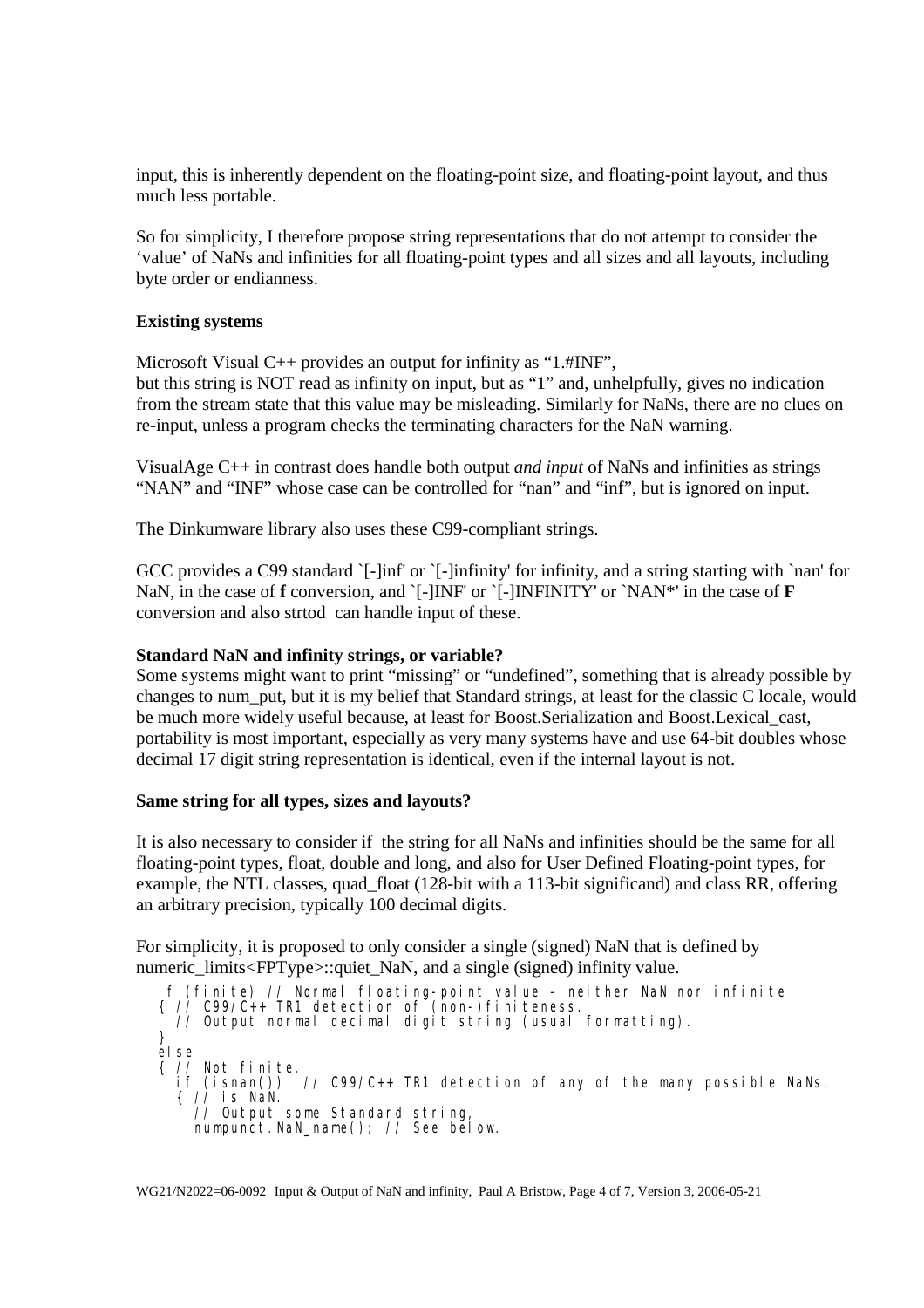```
 // for which "NaN" would seem simple, concise and short. 
  } 
else 
{ // Is infinity. 
 // Output some Standard string, 
 numpunct.infinity_name(); // See below. 
 // for which "Inf" would seem simple, concise and short. 
} 
}<br>}
```
It is difficult to see any reason to make the strings for NaN and infinity locale dependent, for example in different languages, if their use is likely to be internal.

Some systems might want to print a locale or specific string such as "missing" or "undefined". This is not too difficult, but they will have to deal with the more difficult problem of recognizing these strings on *input*.

## **Where to store the string representation of NaN and infinity?**

To provide this, I suggest adding

 string\_type NaN\_name const; string\_type infinity\_name const

to std class numpunct after decimal\_point… truename and falsename.

## **What strings should represent NaN and infinity?**

C99 already specifies a range of output formats for nans and infs with %f:

ISO/IEC 9899:1999 (E) 7.19.6.1p8:

"A double argument representing an infinity is converted in one of the styles

[-]inf or [-]infinity - which style is implementation-defined. A double argument representing a NaN is converted in one of the styles [-]nan or [-]nan(n-char-sequence) - which style, and the meaning of any n-char-sequence, is implementation-defined. The F conversion specifier produces INF, INFINITY, or NAN instead of inf, infinity, or nan, respectively"

And input formats in 7.20.1.3 (The strtod, strtof, and strtold functions):

"- one of INF or INFINITY, ignoring case - one of NAN or NAN(n-char-sequenceopt), ignoring case in the NAN part, where: n-char-sequence: digit nondigit n-char-sequence digit n-char-sequence nondigit"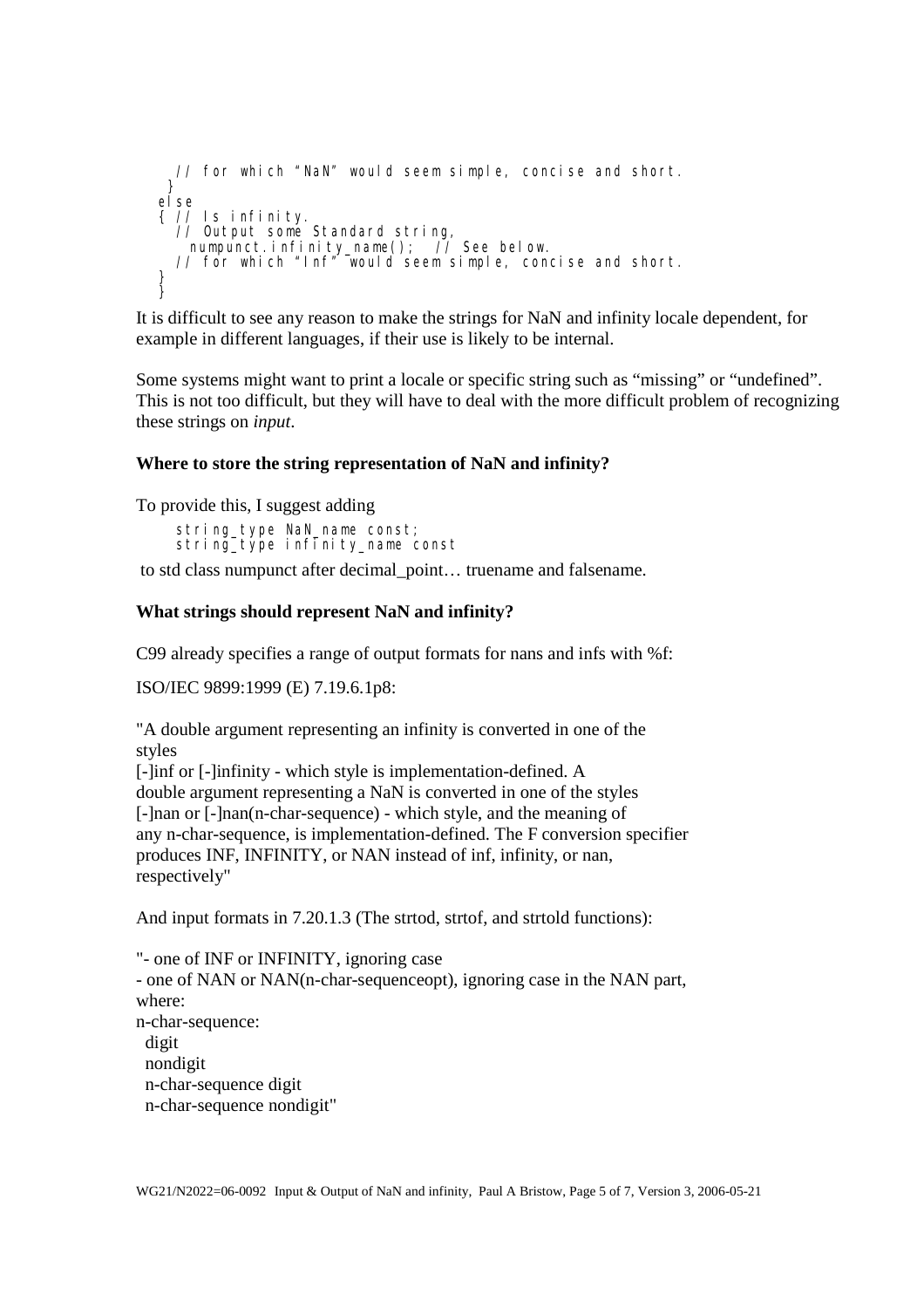It seems only sensible to adopt this, in that  $TR1/C+0X$  presumably will/has incorporated this.

## **Should the strings be upper, lower or mixed case?**

Some systems appear to allow both upper and lower case output, but not the more attractive mixed case "NaN" or "Infinity".

It is hard to see any reason why the case of all characters should not be ignored on input.

## **What strings for NaN and inf?**

I propose "NaN" and "inf" because they are:

- Simple.
- Short.
- Same length (fewer layout problems).
- Reasonably language neutral.
- Compliant with C99 specification.

## **Sign?**

It is proposed to handle sign entirely separately in the existing standard way, implying the existence of a sign bit in the floating-point representation, and the C99 macro  $/C++$  template function signbit to determine its value. This allows for positive and negative infinity, and for both positive and negative quiet\_NaN. (This proposal does not address the question of signed zeros and their representation. It might also be worth adding an additional 'flag' to say of these can be output and/or input?)

## **Why permit negative NaNs?**

Use of signbit is necessary to permit + and - infinity, and so I feel it may have some use to permit a tiny bit more information about a NaN to allow +NaN and -NaN. No pretence is made to any mathematical meaning - only that applications can make use of this bit in any way they chose. Nor is there an expectation that it will be portable between OSes. Nor is there an expectation of portability with other applications unless they chose the same interpretation of NaN signs).

For example, suppose that one wishes to distinguish between 'missing' values - no data input by the user, and values that have produced a NaN by some mal-computation. One could, for example, choose to signal 'missing' with -NaN and 'bad' with +NaN.

# **Is NaN the best way of indicating 'missing' values?**

Could there be a better choice to indicate that a value is 'missing'? (Bearing in mind that NaN is usually the result of a computation rather than just 'never existed').

# **What is expected of NaNs?**

The C99 Rational 2003 (reference 3) says:

"The primary utility of quiet NaNs, as stated in IEC 60559, "to handle otherwise intractable situations, such as providing a default value for 0.0/0.0," is supported by C99.